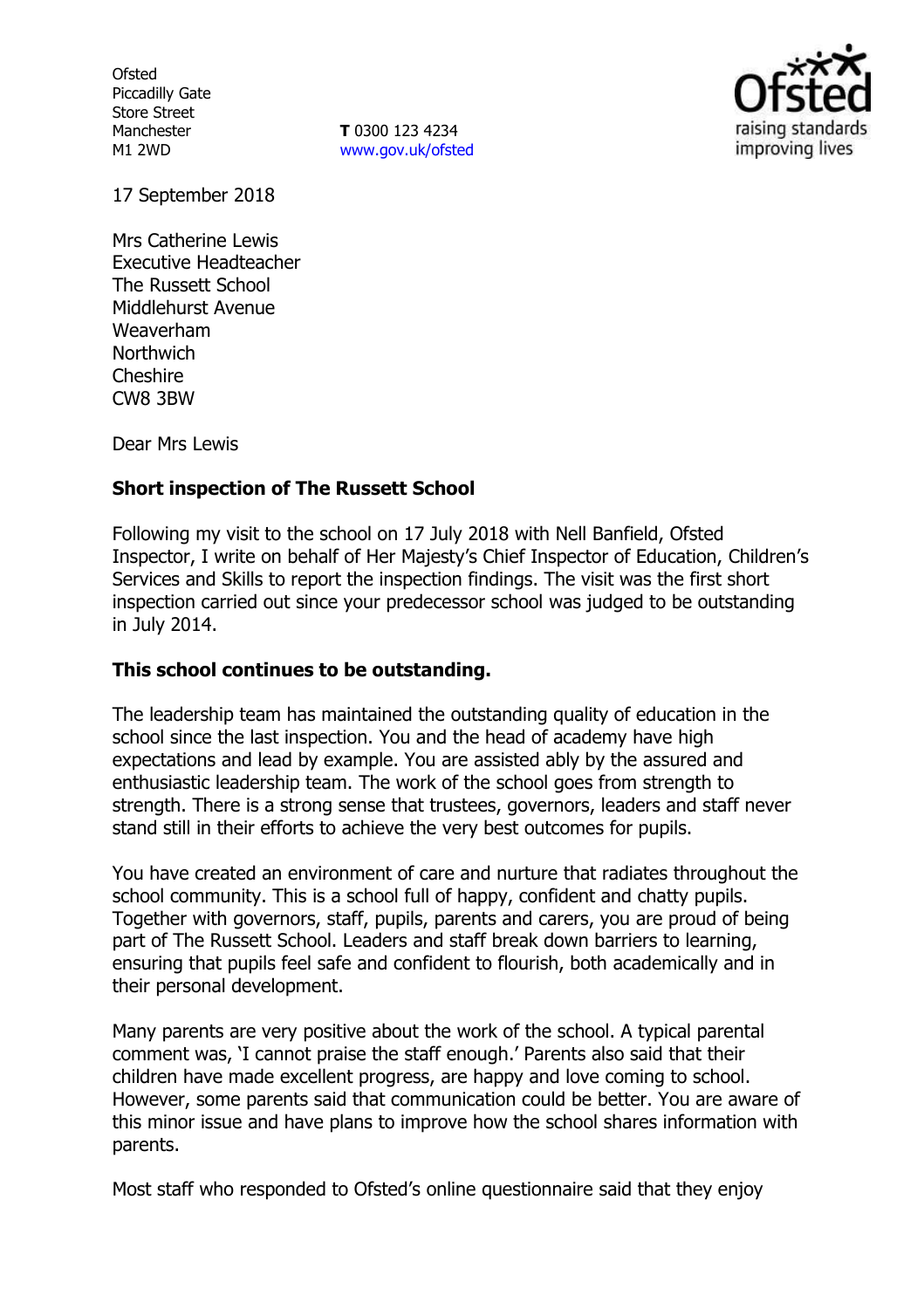

being part of the school team. They commented that the school is led and managed extremely well. Staff share your aspirations for pupils and wholeheartedly endorse the calm, orderly and loving culture that has been created.

At the previous inspection, inspectors asked leaders to improve the achievement of those pupils who find it difficult to remain in their classroom throughout a session. This has been fully addressed. Staff have a thorough knowledge of pupils' needs. They use this knowledge to skilfully support and manage any behavioural issues that occur. They are quick to pick up on any restlessness or anxiety from pupils. Staff use effective ways of distracting, calming and re-engaging pupils so that little time for learning is wasted. Older pupils have learned ways to regulate their own behaviour well. This becomes clear when they step away from an activity for a short time, then re-join other pupils when they feel able to continue. These pupils make similarly good or outstanding progress as their peers.

Teaching, learning and assessment are strong. Teachers know pupils extremely well. The exceptional quality of relationships that staff have with pupils shines through in every interaction. Pupils said that they trust staff completely to care for them and to support their learning. Pupils commented that staff in the school, 'are kind' and, 'will always help if needed'. Activities planned by teachers are stimulating, fun and informative. For example, pupils enjoyed learning about staying safe when gardening. They enthusiastically offered lots of suggestions on how to use tools and equipment safely. Activities are planned carefully to meet the needs of each individual pupil. Although expectations are high for most pupils, teachers do not extend the learning of a few of the most able pupils as much as they could.

Pupils engage very positively in activities, are largely attentive and are eager to participate. They are supported well to complete their studies. Pupils' successes and achievements are celebrated regularly by both staff and pupils. Most pupils sit quietly and patiently in their class groups while the teacher explains the tasks that they are to complete. However, some pupils sit for too long, waiting for the teacher to explain what activities they and others will do. Valuable learning time is being lost and pupils begin to be distracted.

## **Safeguarding is effective.**

The safeguarding and welfare of pupils are given high priority. You and the staff team have ensured that pupils are in a safe and secure environment. You promote the clear message that safeguarding is everyone's responsibility. Safeguarding arrangements are thorough and reviewed regularly by leaders to ensure that they are fit for purpose. Staff and governors undertake appropriate, up-to-date training. This includes learning about keeping pupils safe from radicalisation and extremism, child sexual exploitation and neglect.

You and the safeguarding team offer the highest standard of vigilance and support for vulnerable pupils. Leaders have extremely effective relationships with external agencies, which are instrumental in safeguarding the vulnerable pupils in your care. Pupils said that they feel very safe and cared for well. They feel confident that staff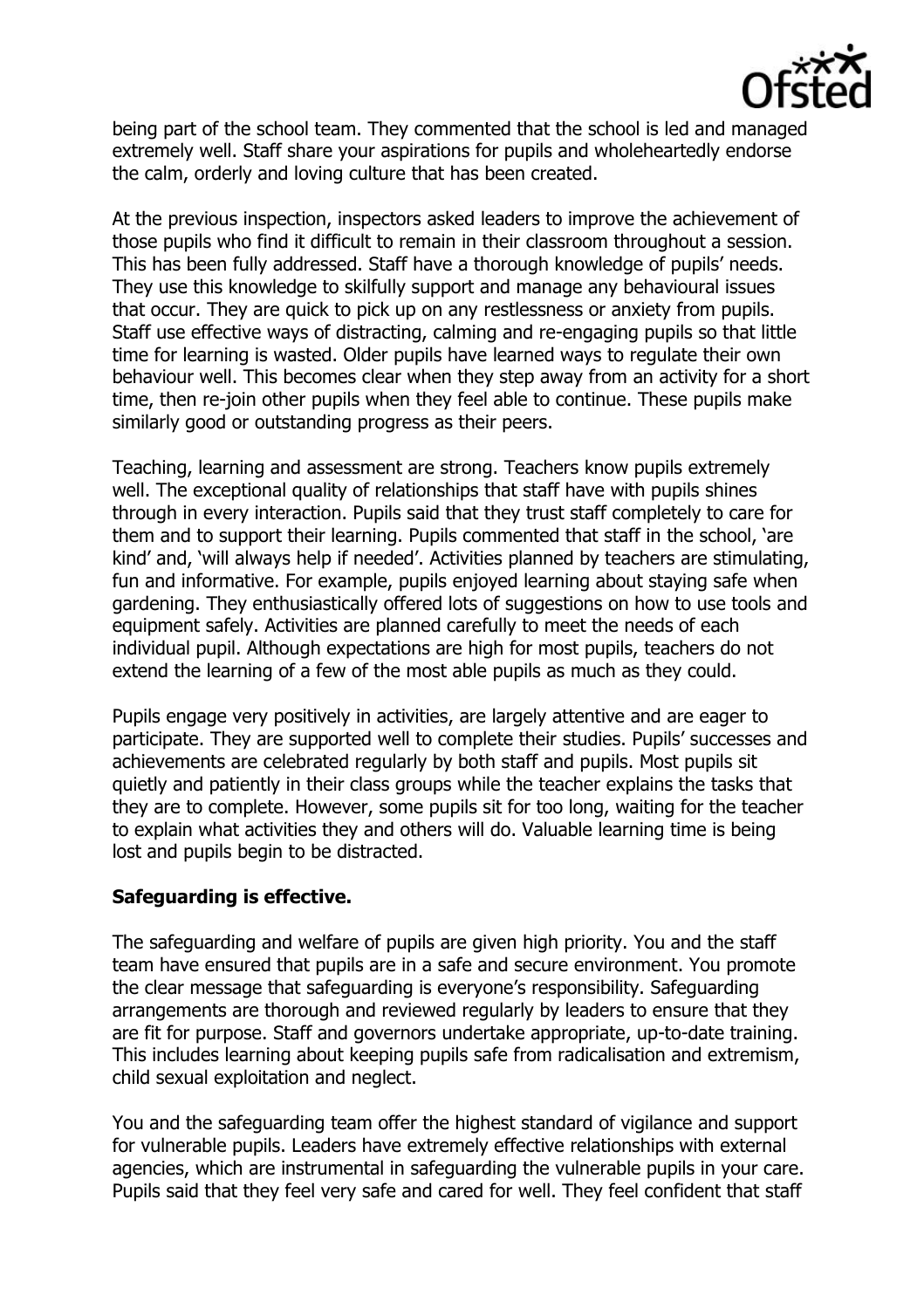

will help them if needed. Pupils talk knowledgeably about the ways that they can stay safe in a range of situations, including personally and online. Parents said that you and the staff keep children very safe.

# **Inspection findings**

- You and your leaders meticulously collect assessment information to check the progress that pupils make. This information clearly indicates that the vast majority of pupils make outstanding progress against their targets. Staff respond quickly to any dips in the progress of individual pupils, so their learning is back on track as soon as possible. For instance, pupils who miss school for medical reasons are given extra support as soon as they return. This ensures that they catch up swiftly in their learning. By the end of key stage 4 and in the sixth form, pupils are offered a personalised package of learning. This leads to awards, accreditation and qualifications, as well as providing pupils with essential experiences and skills that can help them in adult life.
- $\blacksquare$  Teachers plan activities carefully to meet the needs of most pupils. However, staff do not give some of the most able pupils enough challenge in their learning.
- You offer a high-quality curriculum to pupils that is both motivating and exciting. In addition to English and mathematics, you offer pupils a rich and imaginative variety of learning experiences. This significantly contributes to developing pupils' self-belief, confidence, personal development and life skills. For example, pupils enjoyed celebrating the recent Royal wedding. They participate in a range of worthwhile experiences such as den-building, baking and trips, including to the local zoo. Pupils said that they were 'over the moon' to win first place for their raised-bed garden display at a local garden festival.
- Careers guidance is appropriate and of a high standard. Pupils and students value the step-change in responsibility they experience in key stages 4 and 5 and how well they are prepared for their future. They are offered a range of careers guidance and opportunities for career 'tasters', based on their individual needs. Staff work successfully to ensure that pupils and students benefit from a range of work experience, such as working in a garden centre, local supermarkets or café. All students in the sixth form are supported to consider their aspirations carefully. Adults are skilful at tapping into students' precise learning needs and marrying these with their individual talents and ambitions. They then plan a pathway to maximise the success of students' next steps into adult life. All students who can move on to college, do so.
- There are a wealth of strengths evident at The Russett School. The trust has a compelling strategic vision. It is very clear how the trust's desire to reach out and share expertise with other schools will add benefit to The Russett, and its pupils and staff. The local governing committee is highly effective. Its expertise, ability to challenge, and passion for the success of every pupil make an important contribution towards the strong practice that is evident in the school.
- The relationships with, and support for, parents and families are exemplary. The actions of leaders and staff demonstrate compassion and understanding of the complex feelings some families experience. Parents said that the practical help